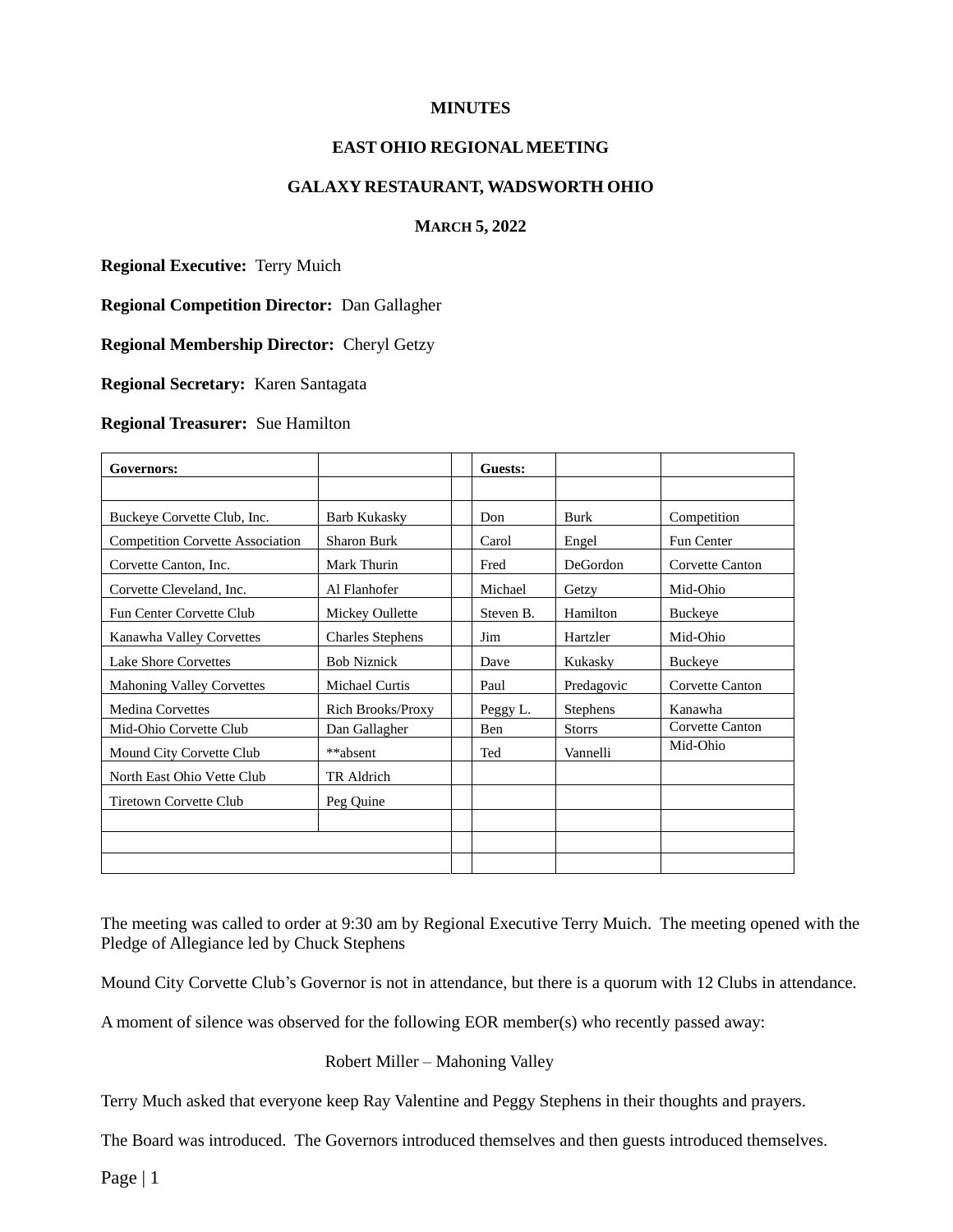Terry also announced that the new Webmaster is Gary Zychowski from Corvette Cleveland. Gary's company is also the host of our EOR Website. For now, Gary will not charge EOR for the updates for now. Anything that needs to be changed or added, everything should be emailed to Terry and Karen Santagata will work with Gary.

**Secretary (Karen Santagata)** – Minutes of the December 4, 2021, were emailed to all Governors prior to the meeting. No corrections were made. Chuck Stephens made a motion to suspend the reading of the minutes and to accept the Minutes as emailed, motion seconded by Mark Thurin. Motion passed. Reminder by Karen to please limit individual conversations during the meeting.

**Regional Membership Director (Cheryl Getzy) –** As of 2/25/2022, the total of NCCC member is 17,111 which is also a moving number. There are 233 clubs (lost 3 Western clubs). The EOR has 996 members, with Cleveland being the largest with 200 members. There are 78 new members in NCCC due to the new car delivery through the NCM. These new members get a free 1-year membership as a Member-at-Large. Cheryl reminded the Governors about how to enter information in the database and to contact her with any problems or questions.

Bob Niznick discussed that Cheryl had helped her with a renewal for a previous member and that he entered a comment in the comment line which helps Cheryl maintain information. New membership cards will take a while for them to get their cards. Mike Curtis also mentioned the transfer of James Patterson and family from Florida to Mahoning.

Terry discussed the presentation by Walt Jenkins at the NCCC Governor's meeting. On the main screen for a member, in the upper right-hand corner a member's number is visible. By clicking on that number, all of their information will be displayed from their entire membership.

Al Flanhofer mentioned that in the database if there are comments made on the database the Governors do not get a message that notes have been added (Blue Bars returned, etc.) Unless a Governor goes into the database, the Governor does not have an idea that something has been added. There appears to be a problem with the notifications that are automatically set via the database. Notify Terry or Cheryl if there are any issues – you can also contact Walt Jenkins directly.

Cheryl reminded everyone to make sure members who sponsor children in FCOA to update the addresses of the children as needed. She also mentioned that Shannon Davis is very ill again, so there may be a delay.

**Regional Competition Director (Dan Gallagher)** – Prior to the meeting, Dan sent out his report which included information about the 2021 Team 200 Awards for the EOR Banquet; the 2/25/2022 RCD Meeting at the NCC Governor's meeting; future NCCC Competition Rule Book changes; together with his notes from the NCCC Governor's meeting at 2/26/2022. Dan briefly reviewed his report which is attached to these Minutes.

Items that Dan discussed that were not included in his report:

- Dan mentioned that he is in the process of reviewing and documenting the process for EOR Awards. Prior to this, there was nothing in writing.
- Bob Niznick about Governors voting on rule changes and the "all or nothing" vote. Dan stated that RCDs are not responsible for the voting – it is responsibility of the Governors and Terry will discuss during his report.
- Safety is a big concern. Use common sense no need to regulate safety. It should be an ongoing thing for everybody at all times.
- There are rulebook change forms on the Website for all changes. Dan is available to assist and encourage anyone to provide.
- Novice and high-speed licenses are available. It must be completed prior to the beginning of any event. No "word" of the driver is acceptable. The driver must contact Dan to properly issue the license.
- Any issues about competition should be directed to Dan. Tact and common sense should be used –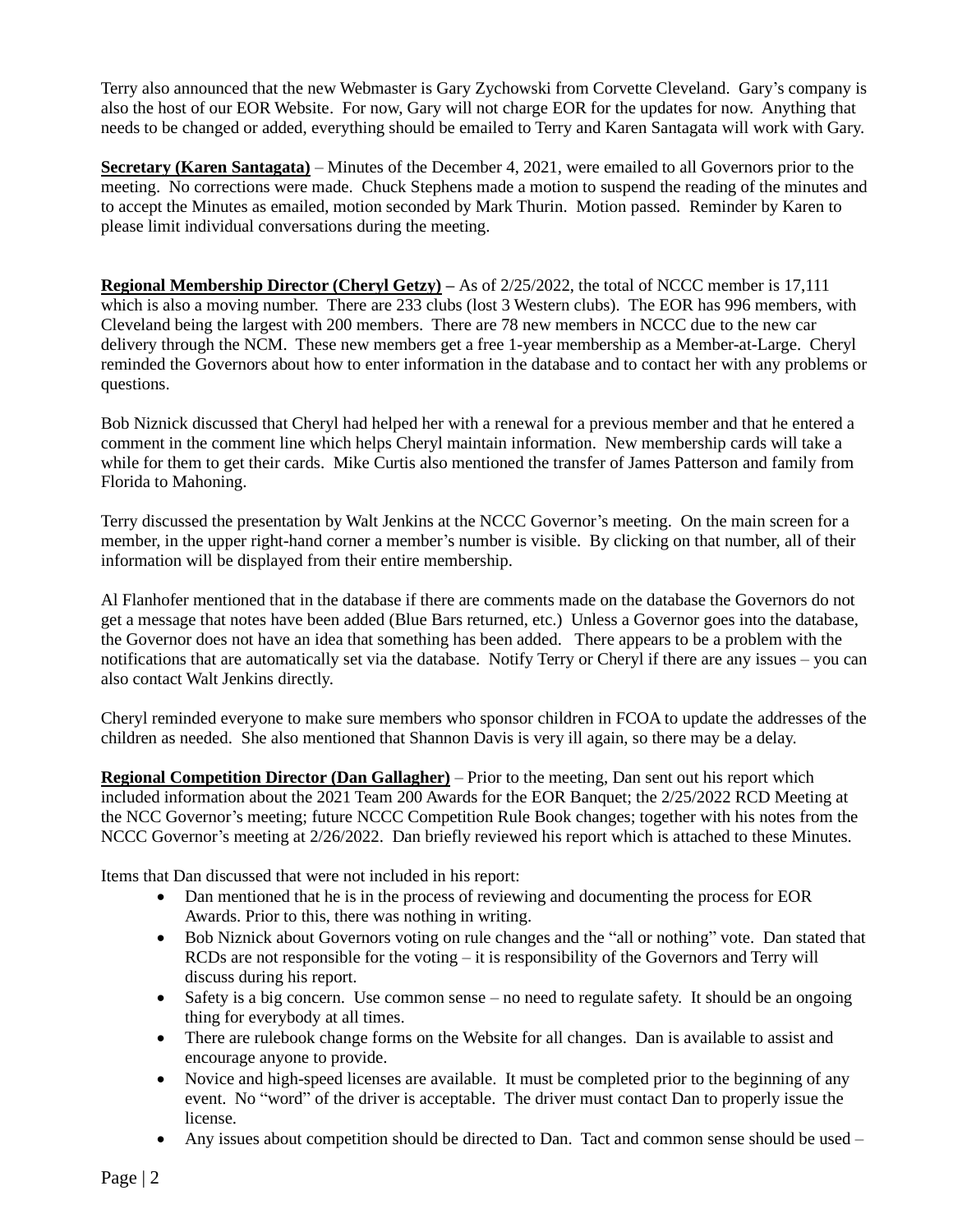let's have fun. It's a car club.

- Dan will be reviewing EOR Standing Rules for competition. He encourages all comments from others. We are a team.
- Payment for the 2023 sanctions will be due on or before the last meeting of 2022 prior to bidding. No sanctions paid – no bidding. However, as Al and Chuck mentioned, all sanction fees are to be waived next year. It will be up to the Treasurer to move from the General Fund to the Competition Fund to transfer the funds. No payments will be due from the Clubs.
- Dan further discussed the attendance by EOR Governors at the NCCC meeting. Even though Terry had proxies for the non-attending Governors, Dan encouraged Governors to attend the meetings in St. Louis. It is good to meet others and see things that go on behind the scenes.
- Dan discussed the online registration within the NCCC database. He would like to utilize the tool and details were provided by others who are somewhat familiar. By using the online registration, it would connect to scoring and entering into the NCCC database. All are encouraged to let Dan know if there is interest in having a webinar.
- Blue Bars should be arriving soon.
- National Corvette Museum and the motorsports park were damaged during a recent tornado. The track is open, the Museum is open, but the building at the track was damaged.
- NCCC Treasury is in good shape (approximately \$1million) the 2021 Convention was a very positive impact and the cancellation of some of the meetings.
- The 2022 Convention is in Atlantic City. Four clubs in EOR are in the top  $15 -$ Corvette Cleveland, Buckeye Corvette, Tiretown and Mid-Ohio. Dan will be at the Convention on Monday for that dinner and can pick up the plaques who are not in attendance.
- Al asked who is putting on the 2023 Convention which will be NCCC. But the issue is that the rules were not followed for bidding  $-e.g.,$  a bid must be submitted 2 years prior to the convention. Dan discussed possible changes must be made to the rules to bring everything to the  $21<sup>st</sup>$  Century – e.g., USPS mail v. email. It's not how we do business or operate today. Governors should review the rules and suggest any changes that could/should be made.
- Chuck Stephens gave food for thought on the approximately \$1 million in the NCCC fund and he felt that NCCC some return some of the money back to the regions. Dan discussed that any ideas for changes should be in writing. Follow the chain of command to get that started – Governor to the Region to NCCC. Rich Brooks was in agreement with Chuck and suggested that the Governors make a motion to direct the RE to make changes that are necessary.
- Bob Niznick asked about teching at car shows, etc. As discussed previously, we will be going bey NCCC Competition Rulebook. There are minimum rules for the Flyers – there are rules for teching. There was discussion of some of the requirements for Flyers, including listing the chairs at the time of posting.

**Treasurer (Sue Hamilton) –** The quarterly report was emailed to the Governors prior to the meeting. Sue answered questions about certain line items, including a refund to Martin Fiala for refund of Claudia's membership refund. This was approved because Claudia passed away prior to the term – Martin paid early. There was a question about the refunds for the 2021 EOR banquet and The Galaxy did refund the \$200.

A motion was made by Sharon Burk and seconded by Barb Kukasky to accept the financial as presented. The motion passed unanimously.

#### **Committee Appointments for 2022** –

Budget/Finance Committee: RE Terry, Treasurer Sue (Chair), Barb Kukasky and Bob Niznick.

Bylaws Committee: RE Terry (Chair), Al Flanhofer, Barb Kukasky, Mickey Oullette, and Chuck Stephens.

Hall of Fame Committee: RE Terry, Sharon Burk, Cheryl Getzy, Mickey Oullette and Karen Santagata.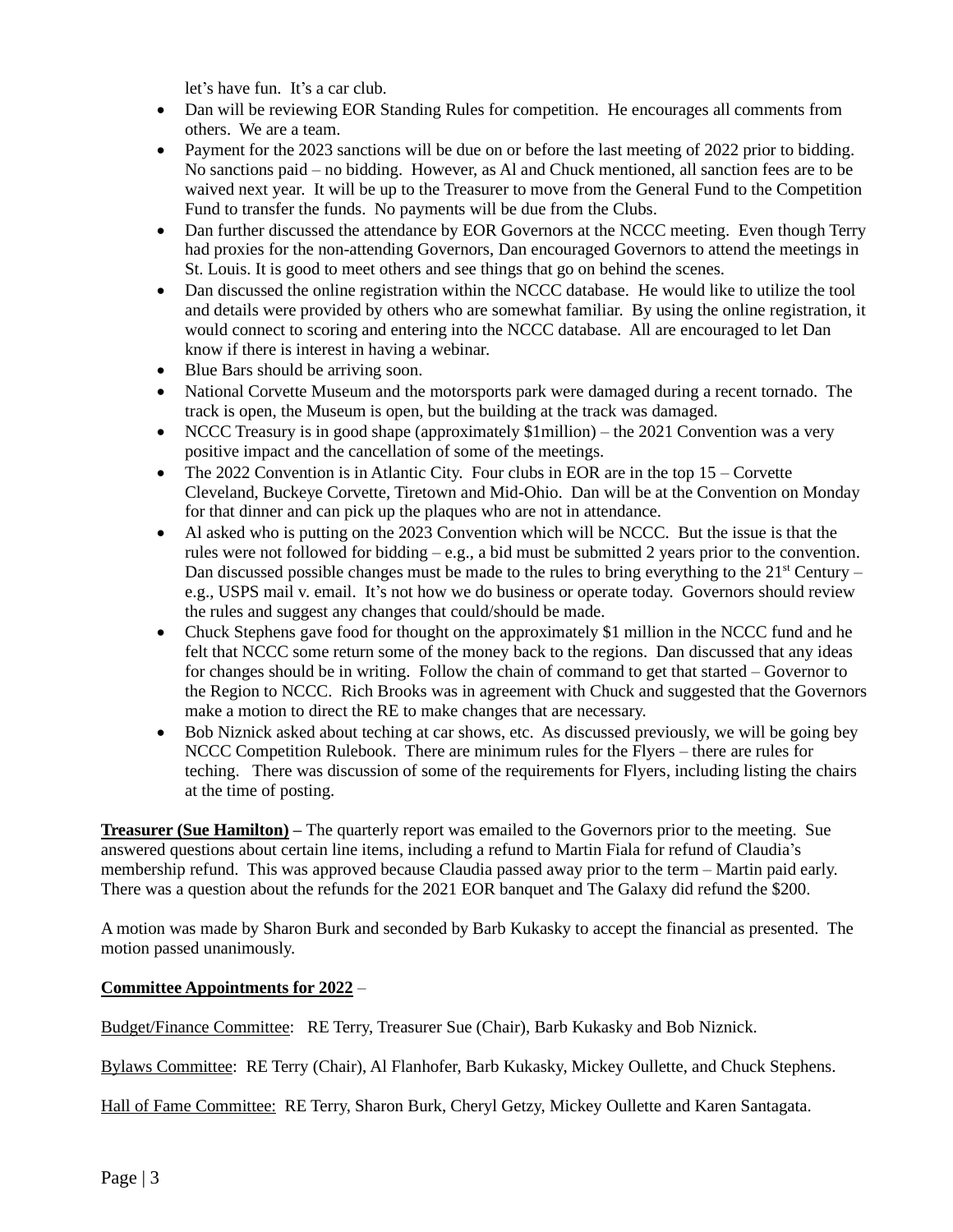Votes were taken separately, and all Governors were in favor of the 2022 Committees.

**Finance Committee - Budget (Sue Hamilton)** – The Budget stands as approved at the December 2021 meeting. Any changes made after the approval are not made to the actual budget. The timing equipment was approved for purchase (\$5,000) and the increase to the reimbursement for the NCCC travel expenses (\$50 to \$75).

**Hall of Fame Committee Report (Mickey Oullette) –** Mickey stated that nominations open as of 3/5. CORRECTION: This was in err – nominations open effective as of the second meeting of the year. Nominations are open as of May 21, 2022 and close at the third meeting December 3, 2022. For 2021, all 12 ballots were received; however, the percentage of "yes" votes for any nomination(s) was not reached. Therefore, no one is inducted into the Hall of Fame for 2021. There was a discussion about the SOPs for the Hall of Fame nominations and the history of the link in the SOP. The Committee will discuss the possibility of any changes to the Hall of Fame requirements/applications, including possibly making the bio submitted anonymous. Therefore, the votes would be for the qualifications not for the person. A vote was taken to change the current percentage (80%) of the clubs to get into the Hall of Fame. 6 were in favor, 5 not in favor (Rich Brooks left the room/Dave Brennan in attendance). Al Flanhofer moved that decision as to the amount of the percentage change be tabled so that Governors can review with their Clubs. TR Aldrich seconded the motion. The Hall of Fall Committee will discuss and make a recommendation at the next meeting. The motion passed.

Mickey Oullette made a motion when an application is turned in the name and club of the nomination should be included. But when sent to the Governors, the name and club will be removed. The Hall of Fall Committee will review and make a suggestion about a nominee to be anonymous.

**By-Laws Committee Report (Mickey Oullette)** – There is a pending Bylaw change that was submitted by Bob Niznick that will be voted on at a later meeting. There was a discussion about the process according to Robert's Rules of Order and any changes to the Bylaws. The changes are to be submitted to the Bylaw Committee. The Bylaw Committee will review on the merits then present the suggested change with the Committee's recommendations/opinion/reasoning to the Governors. The Bylaw Committee will meet to discuss the pending Bylaw changes that were submitted.

**2021 Banquet Advisory Committee Report** – RE Terry discussed the cancellation of the 2021 Banquet which was to be held on March 5, 2022. It was cancelled due to lack of participation – a total of 54 people registered. It was not fiscally responsible to hold the banquet. The rental of the rooms for the 3/5 meeting and the hospitality room would have cost \$300 each because there were not enough reservations at the Comfort Inn. Out of 13 clubs, the top four clubs had 13, 12, 8 and 7 members sign up – 2 clubs with 4 members, 1 club with 2 members, 2 clubs with 1 member and 2 MALs who signed up. Four clubs had no one sign up for the banquet. Per the SOP, the banquet is to be based on 100 – 150 attendees. There is nothing in the SOPs that we have to have a banquet or that it has to be put on by the Region or individual. RE Terry asked for any volunteer club to agree to hosting the 2023 banquet for the 2022 season. No one stepped up. Per the SOP, interest should have been received no later than the December 2021 meeting. There is not going to be a banquet in 2022. Discussion was had about the reason – Covid? Age? Not receiving an award? Discussion pursued about the availability of awards and the supply chain issues. RE Terry asked the Governors to go back to their Clubs and find out the reason or what a suggestion might be.

RE Terry also discussed the lack of guidance on the awards that the Region awards. EOR suspended the MVP award and the only other award is the RE Award. Competition awards are to be given according to the NCCC Competition. But there is nothing in writing about the awards that have been given out in the past by our Region, including the RMD awards and the RCD awards. Everything is going to be put in writing in the SOP.

Because there will not be a banquet in March 2023, there is no need for a Banquet Advisory Committee. Sue H. is going to check with Buckeye Club and what they want to do with the \$500 donation that they gave to EOR for the 2022 Banquet – possibly refund. Al mentioned that he suggested to Jeff Kubiak that he do the banquet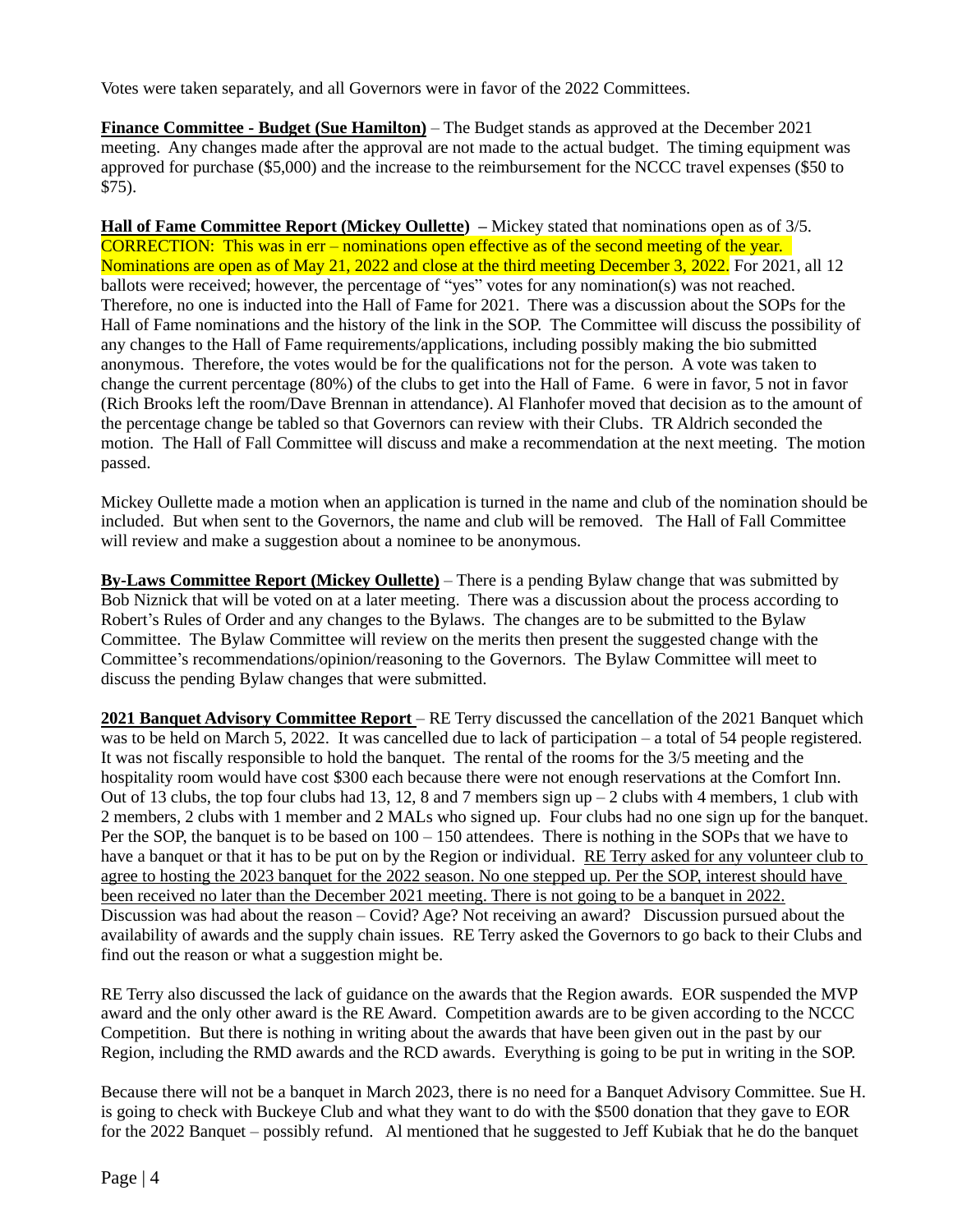for 2022 Banquet because he organized his "Dinner with Friends." Jeff said that he was going to think about it. But the SOP states that the banquet is to be put on by a "Host Club" – not an individual. And it was discussed that in the past that Sue Hamilton, Alan Moore and others may have put on the banquet. But it was not per the SOPs – we are just trying to follow the rules. Rich Brooks "volunteered" that Medina Club and possibly Corvette Cleveland can work together to organize a breakfast buffet – not consider it a banquet. Typically, a banquet is to be held in March, but if a breakfast is considered, it does not have to follow the banquet rules. Bottom line, the Clubs needs to be approached about participation. What is it that the Clubs want to do? We have to go on the assumption that the Governors are presenting it to their members. Communication is key.

There was confirmation made that Jeff Kubiak's "Dinner with Friends" is not an EOR event. Jeff decided to host a dinner and there is no connection between the cancelled banquet or the EOR.

**Regional Executive Report (Terry Muich)** – RE Terry is on the NCCC Bylaw Committee and he reviewed some of the SOPs, including any changes made to the Competition Rulebook will be voted on by line item – not all or nothing. There is also a committee looking at the amount of money in the NCCC account. The major expenses for NCCC are insurance and Blue Bars. Because there is a pending lawsuit filed with the insurance, Legacy, the quote is much higher than expected.

RE Terry talked about the 2023 Convention bid and the fact that no bid was received. But a vote was taken to allow NCCC to host the 2023 Convention. It was discussed that the rules need to be reviewed and changed to current times. Terry shared how he voted the 11 proxies he had for the Clubs not attending – he abstained all 11 votes. He did not base it on his personal decisions, but how he felt the EOR Clubs would vote.

Hagerty Insurance presented to the Governors at the NCCC meeting in St. Louis.

There was a SOP vote to match the Bylaws from the year before.

## **Old Business** –

Terry did present the check for the \$1,000 scholarship, which will be \$1,500 for the EOR NCCC Scholarship.

Track X IV will not be held in 2022 – too costly and lack of interest.

Terry discussed that the new timing equipment has been ordered – it will be wireless and should be received in about 4 weeks. There was a small charge for Sue to ACH the funds to the vendor (\$45) – the cost of the equipment is \$4,234. We will need to purchase updated Axware software which will be approximately \$275. Also, a new laptop will be purchased. The package includes lights + spare, stands, cables, antenna, extra battery and storage boxes from Race America. They are 99% sure that it will be compatible with our current display.

Discussion was had about the charge to Lou Carr for replacing the light + tripod that were damaged last year. It was agreed that he would be responsible for paying for a replacement light + \$25 for a tripod. Terry will work with Lou.

There was a limited discussion about the timing trailer and the fact that it needed to be cleaned, cleaned, organized. Volunteers should email to Terry their preference for date.

The positions of RCD, RMD and Secretary are open for election. Nominations will begin at the May 2021 and voting will take place at the September 24, 2022 at which time the newly elected officers will take over preliminary duties.

There was discussion about the need to find a new location for our Governor's meeting as we have outgrown the Cellar Rom at The Galaxy. After today's meeting, we are going to look at the Blue Tip BBQ & Grill which is approx. 1.9 miles from our current location. Wadsworth is centrally located for all Clubs. We may have to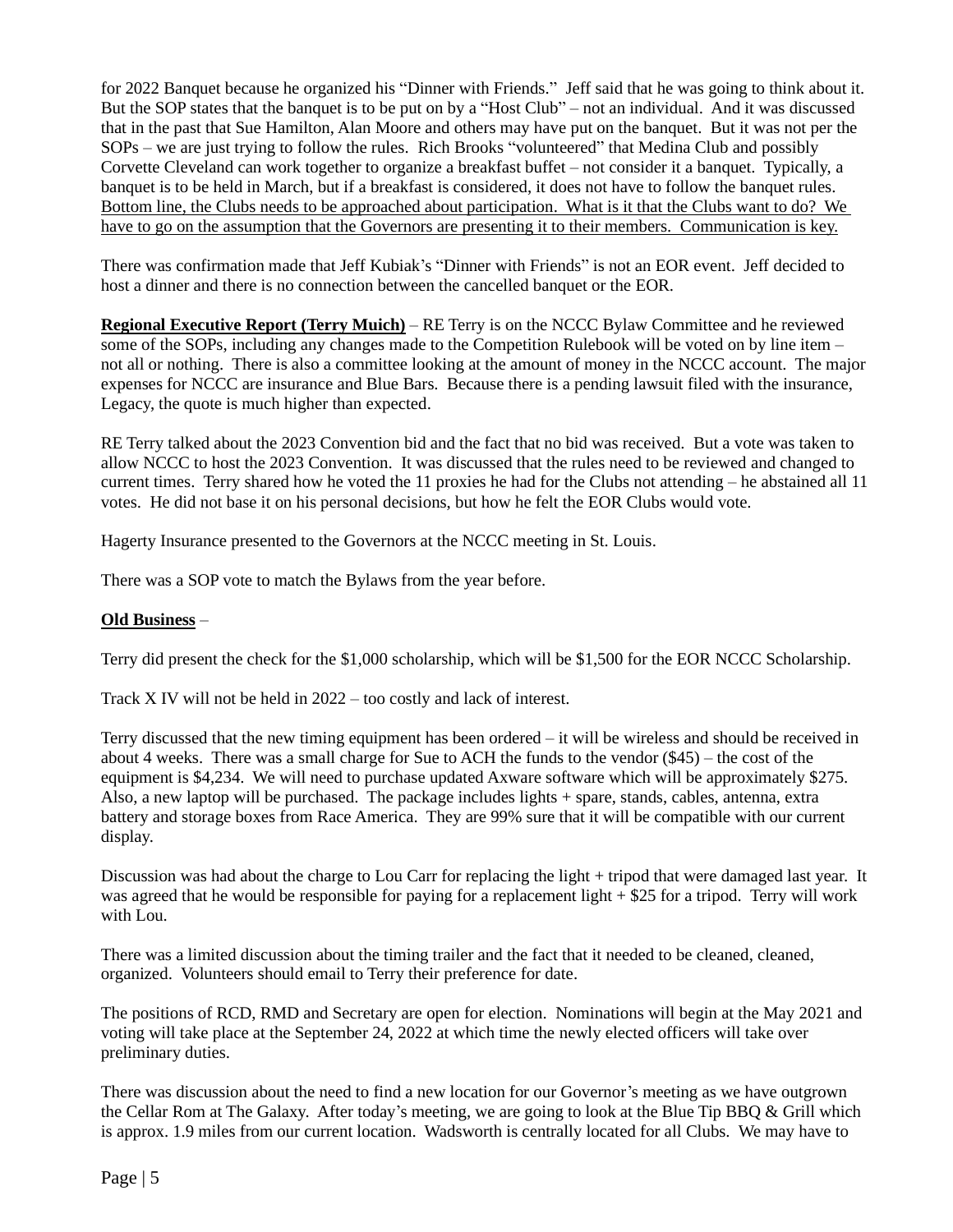change the start time depending on the location decided.

The Chili Cook-off was then discussed. The venue at the Amish Inn is not available for the week in October 2022. It was discussed that we could possibly change it to a Fall Regional Social – not limited to chili. The Governors should review with the clubs on what they want. Sue Hamilton will research a location and timing.

Mark Thurin had questions about sanctions and the process awards. Terry explained in great detail about how the awards are to be issued via the NCCC Competition Rulebook. There are no specifications about what the award must be – it could be a meal/lunch. It was suggested that the first and second place be nicer awards and then the remaining be ribbons/wooden nickels. Terry and Dan will work closely with Corvette Canton for their car show on May 1, 2022.

The 2021 awards were then presented, including the Regional Executive awards (Barb Kukasky and Karen Santagata); the plaques were presented to those who ordered plaques for competition, and the Club membership awards were also given, including many 50-year membership awards. The RCD will notify the Governors when the shirts and jackets have been received. HOF Pins were presented to Peggy and Chuck Stephens and Sue Hamilton – plaques to be ordered.

The dates for the upcoming EOR Governors' meeting are May 21, 2022, September 24, 2022, and December 3, 2022.

#### **Round Table –**

Lake Shore Corvettes – Looking forward to 2022 Competition season.

Corvette Canton - May 1, 2022 – Progressive Chevrolet, Massillon

Kanawha Valley – Chuck stated that this meeting was very good with great discussions and inquiries. He also asked for an update on Ray Valentine and Chuck gave an update on Peggy. Karen also gave a brief update on Gus.

Competition – Memorial Day weekend - 21 event low speed autocross at Lorain Raceway Park.

 $NEOVC - 25<sup>th</sup>$  Annual Car Show at Lally Chevrolet.

Corvette Cleveland – April 1, 2022 – IX Piston Power Show.

Buckeye – Barb discussed the communication that has to be had with workers at each event and what is expected of the workers in order for the worker to receive worker points. Hoping for more participation.

Fun Center – Mickey stated Hall of Fame nominations open today. **CORRECTION – Nominations open next meeting May 21, 2022.**

Mahoning – New Governor is doing a great job!!

Tiretown – June 5, 2022 – Beef O Brady's car show

Mid-Ohio – July  $4<sup>th</sup>$  weekend - 21 low speed autocross at Lorain Raceway Park.

Hall of Fame 50/50 winner is Carol Engel.

A motion to adjourn the meeting and it was seconded the motion. Meeting was adjourned at approximately 2:00 p.m.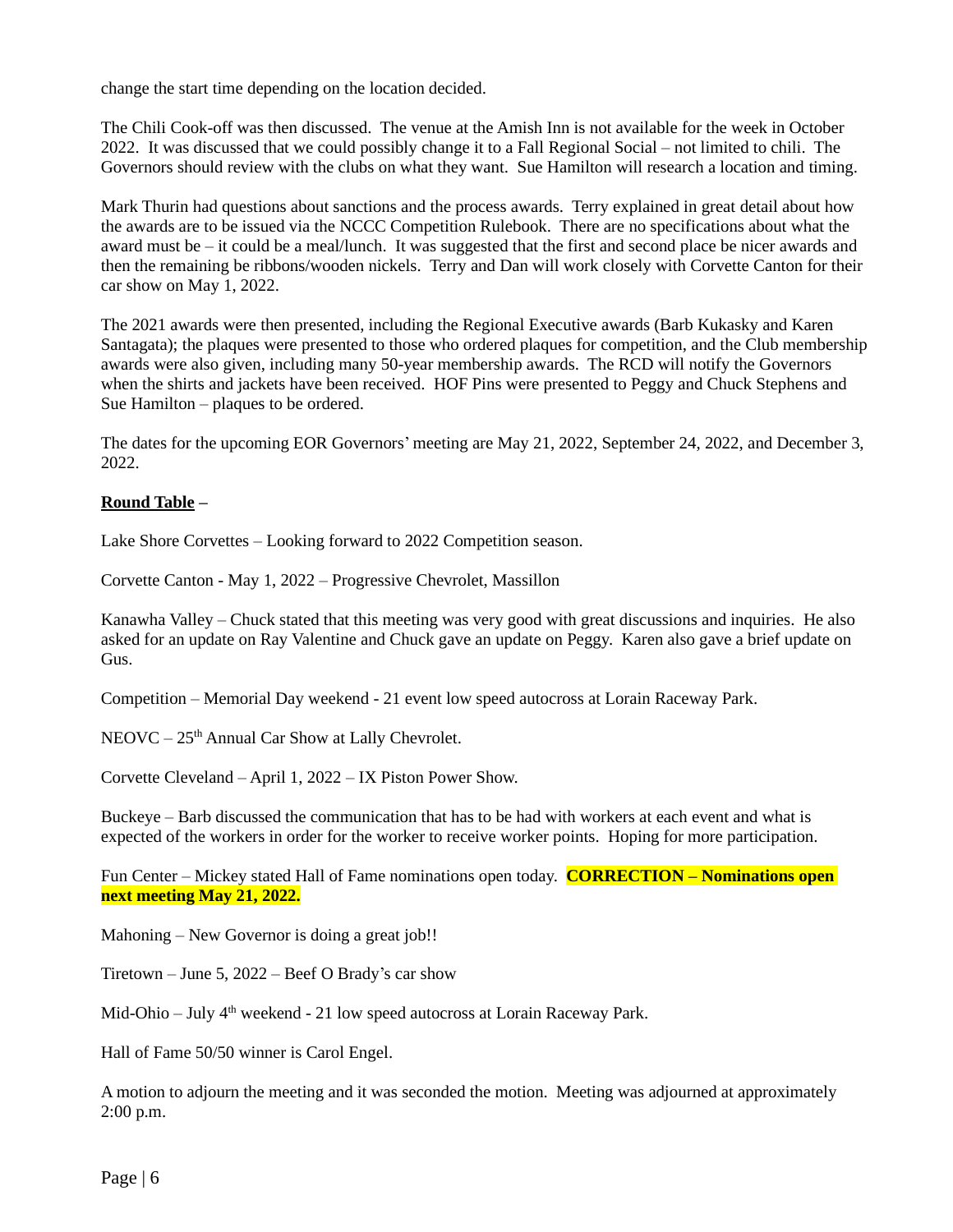Respectfully submitted,

Karen Santagata Secretary

[Attachment – RCD Report]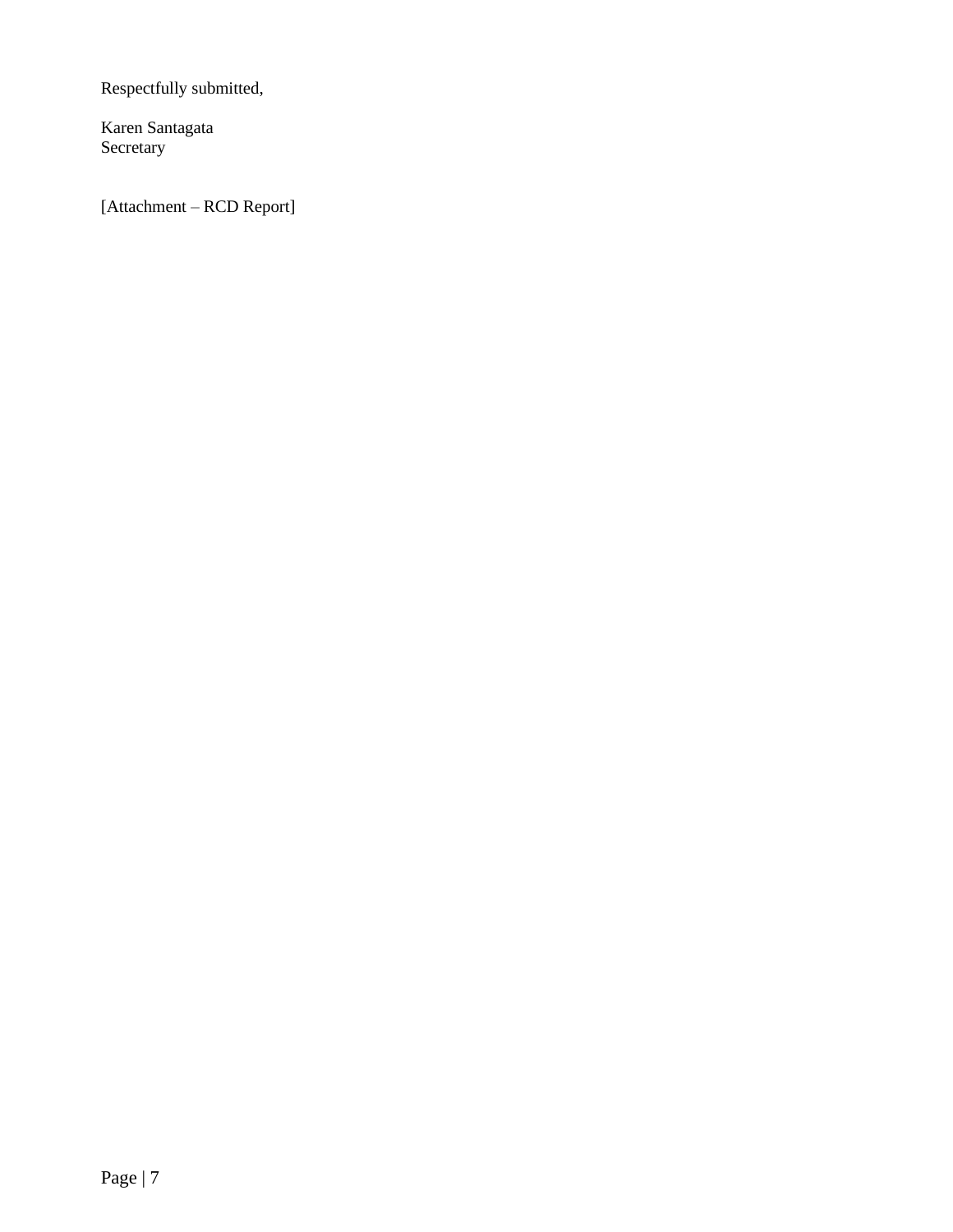# **RCD Report for 3/5/2022 EOR Governors' Meeting**

## **2021 Team 200 Awards for 3/5/2022 EOR Banquet**

Shirts and Jackets for 3/5/2022 Banquet will not be in on time for 3/5/2022 Shirts and Jackets for the 2021 Competition Season will not be ready and will not be provided at the March 5 EOR Governors' Meeting.

There are several reasons for the delay on the shirts and jackets and cannot be contributed to just one person or issue. Issues involve our first, second and third choices of items not being available (supply chain), two clubs responding after the deadline for requested information and my choice to wait for all clubs to respond, as well as the Regional Banquet being cancelled (lack of participation & interest). We do have the awards ordered but they will not be ready on March 5. Shirts and Jackets will be distributed to Governors when available. The plaques for the 2021 Competition Season will be ready and will be distributed at the 3/5 meeting.

# **2/25/2022 RCD Meeting at NCCC Governors' Meeting**

Bill Daugherty  $-1$ <sup>st</sup> VP of Competition lead the meeting

Bill talked about the Competition Rule Book changes for 2022 and why they did not pass. His major concerns were how the RCD's did not work with Governors and Governors did not work with club members to bring awareness to the positive proposed changes. He recommended improving communications - the RCD's need to improve communication with their region's Governors and the Governors need to improve communication with their club members.

Four Competition rule changes have been submitted to the RCD's to discuss for 2022 – details will be provided after the RCD's decide to move forward with any of the proposed changes.

Several of the proposed rule changes from the past two years will be reviewed and may be on the next ballot, pending RCD consensus.

Safety is a concern for all – we need to be safe in our personal, NCCC, EOR and all other activities.

# **Future Competition Rule Book Changes**

If a club member or Governor of EOR would like to propose one or more Competition Rule changes, please download the NCCC form found here:

[https://www.corvettesnccc.org/Handbook/NCCCRulebook\\_2022-2023.html](https://www.corvettesnccc.org/Handbook/NCCCRulebook_2022-2023.html)

Complete the form and email it to me at [dang@dagainctech.com](mailto:dang@dagainctech.com) I will be able to assist with content as well as presenting the request prior to the next RCD meeting for consideration.

Remember that rules should have merit and not duplicate existing rules

# **Miscellaneous RCD Comments**

Governors are to contact me with requests for Novice and/or High Speed Licenses

Governors are to contact me with issues with the NCCC database, rulebook

questions/clarifications/changes, issues at events, etc… Use tact and common sense – remember this is a car club

EO Region Competition standing rules will be reviewed. Proposed Competition Standing Rule changes may be submitted in the same manner as any EOR standing rule change.

Payment for 2023 Competition Sanctions are due at the last EOR meeting in 2022, prior to bidding.

# **2/26/2022 NCCC Governors' meeting Comments**

Only one Governor and one proxy Governor were present from the 13 clubs in EOR at the Feb 2022 NCCC Governors' Meeting. Participation by the Governors at the national meetings is strongly encouraged and will help with communication to our region's club members.

Officers and appointed position members gave reports.

Highlights of reports and the guest speaker were:

Hagerty Insurance is teaming up with State Farm to enhance available insurance coverage for collector vehicles, autocross riders and possible discounts. More information will be available after June 1, 2022. Governors should be using the competition database as a tool – online registration is available. Those wishing to learn more about online registration should contact me to set up a webinar to gain more knowledge.

Blue Bars should be arriving in our mailboxes or email soon.